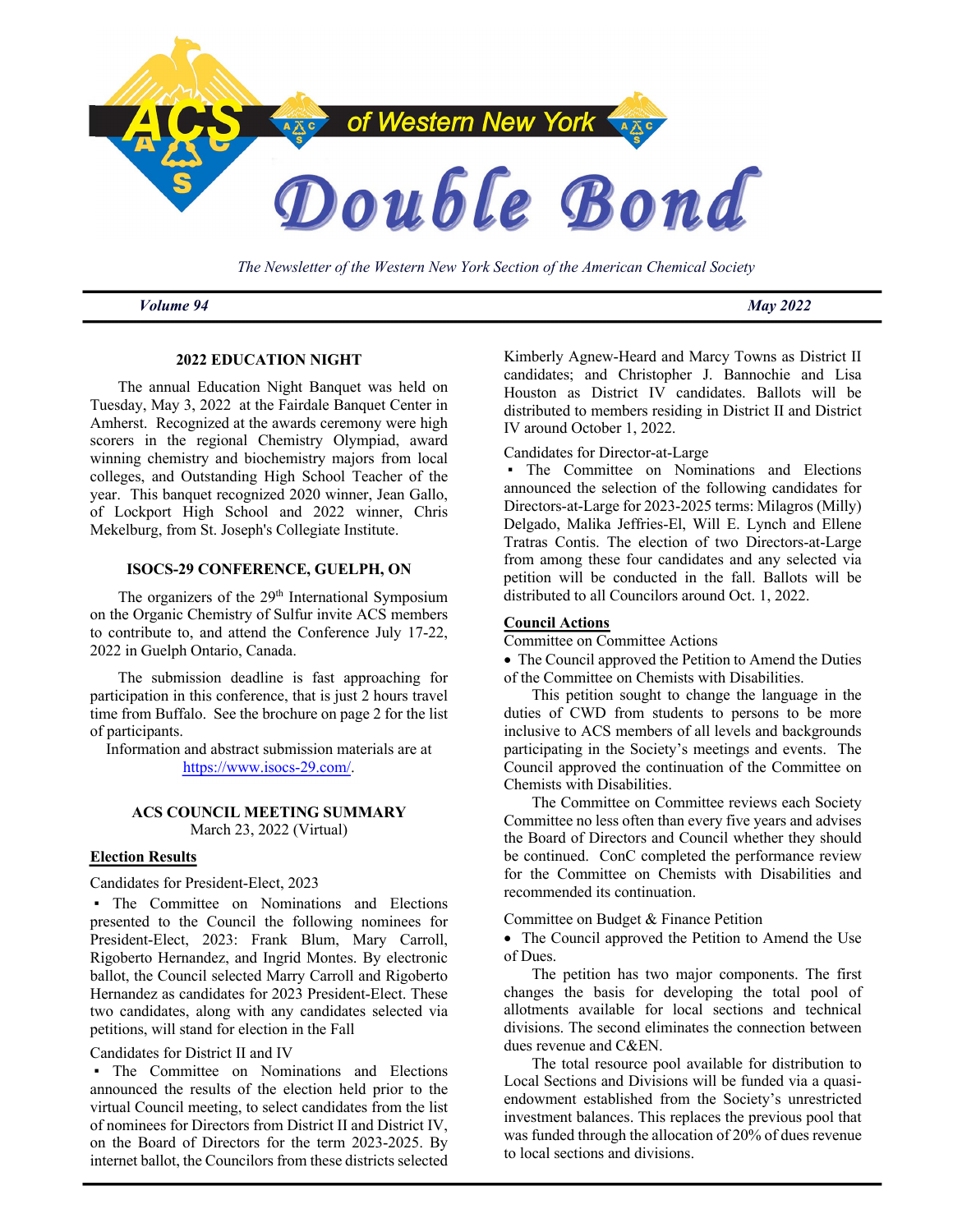Committee on Divisional Activities Action

▪ The Council approved a division name change.

Effective January 1, 2023, the Division of Carbohydrate Chemistry (CARB) will change its name to the Division of Carbohydrate Chemistry & Chemical Glycobiology (CARB).

Committee on International Activities Petition

▪ The Council approved a Petition to Charter an International Chemical Sciences Chapter.

This petition, contingent on approval by the ACS Board of Directors, allows for a new International Chemical Sciences Chapter in Switzerland.

#### **Highlights from Committee Reports Budget and Finance**

In 2021, ACS generated a net of nearly \$79 million, which was almost \$48 million higher than budgeted. Total revenues were \$660 million, which was 5.2% or \$32.6 million over budget. Expenses for the year were \$581 million, or 2.5% below budget. These results were attributed to strong revenue performance from the Society's Information Services units (CAS and ACS Publications), reduced spending due to COVID-19, and careful management of expenses across the ACS.

The Society's overall financial position strengthened considerably in 2021 as Unrestricted Net Assets, or reserves, increased by \$123 million to \$676 million on December 31. The increase was primarily the result of the \$79 million net from operations and growth of the Society's investments totaling \$71 million.

#### **Nominations and Elections**

The Committee on Nominations and Elections solicits Councilors' input regarding qualified individuals

for President-Elect and/or Directors for future consideration. They may be sent to **nomelect** $(\vec{a})$ acs.org.

## **Committee on Committees**

All Councilors were reminded to complete their online committee preference form for 2023 committee assignments. The preference form will be open to all ACS members and no one will be required to request permission to gain access to the form. The new form will allow users to review each committee by its main focus, along with the skills and expertise needed to serve.

The committee preference form will open mid-April at https://www.cmte.acs.org. Users will also be able to submit a skills assessment which will be used when considering which committees may best suit their talent.

#### **Final Registration Numbers**

It appears that attendance is starting to return to prepandemic numbers. For this spring meeting, the total number of registrants was 12,566 (as of March 18). This was broken down as follows, in-person registrants, 9282 and virtual registrants, 3284. The atmosphere felt safe as each of us was required to wear masks at all indoor invents and submit a daily health status report. So if you are still up in the air about attending the fall meeting, rest assured that proper attention to safety is being enforced.

## **ACS Fall Meeting**

The fall ACS meeting, to be held in Chicago, IL from August 21-25, will once again be a hybrid meeting.

# Questions? Please contact me at

David.Nalewajek@gmail.com

Submitted by Dave Nalewajek, WNY Councilor.